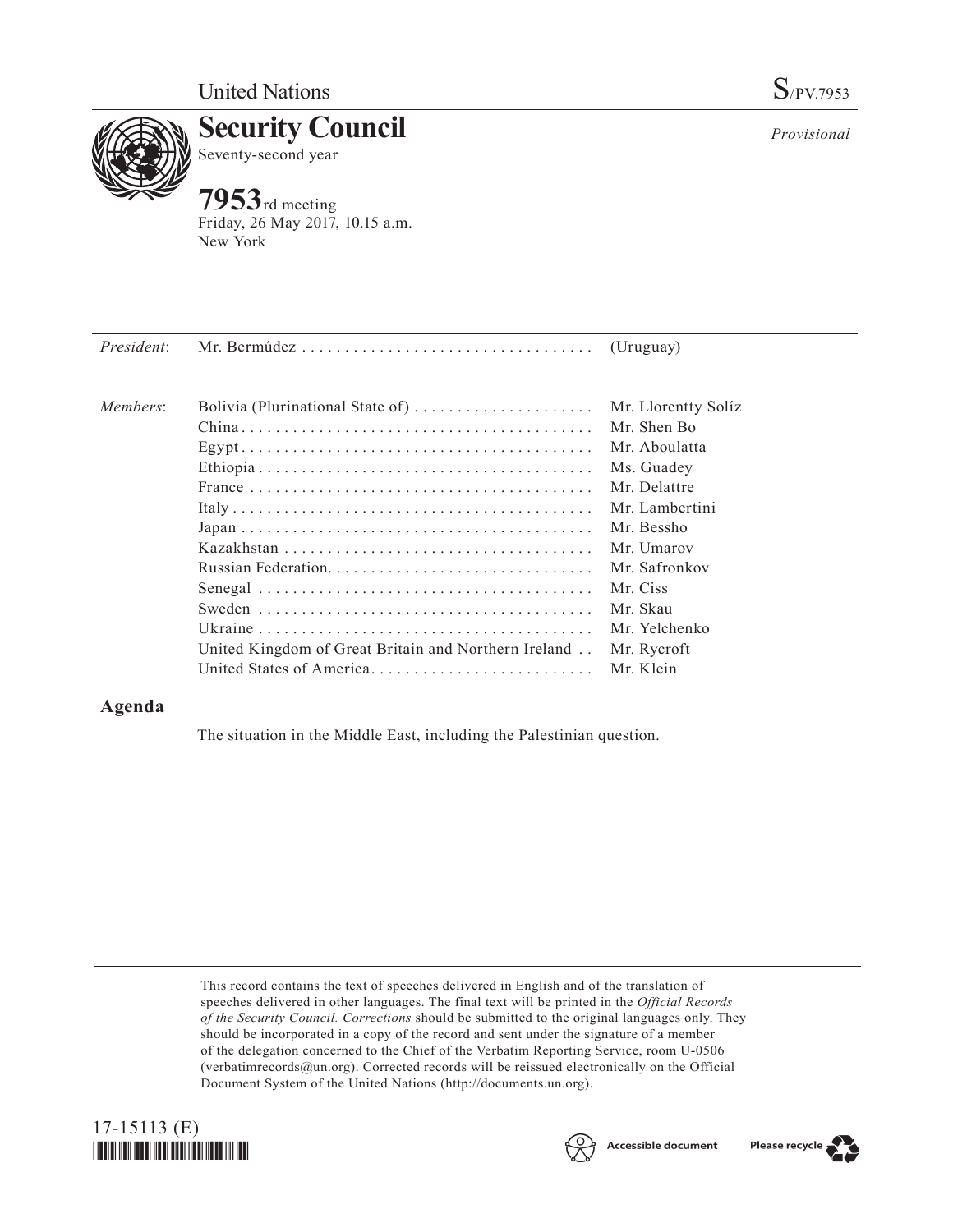*The meeting was called to order at 10.15 a.m.*

## **Adoption of the agenda**

*The agenda was adopted.*

## **The situation in the Middle East, including the Palestinian question**

**The President** (*spoke in Spanish*): In accordance with rule 39 of the Council's provisional rules of procedure, I invite Mr. Nickolay Mladenov, Special Coordinator for the Middle East Peace Process and Personal Representative of the Secretary-General, to participate in this meeting.

Mr. Mladenov is joining today's meeting via videoteleconference from Jerusalem.

The Security Council will now begin its consideration of the item on its agenda.

I give Mr. Mladenov the floor.

**Mr. Mladenov**: On the eve of the holy month of Ramadan, allow me to extend my warmest greetings to all our Muslims and wish them *Ramadan Kareem*.

This briefing unfortunately follows on the heels of the despicable terrorist attacks in Minya and in Manchester. I offer my deep condolences to the families of the victims and to the Governments and the people of Egypt and the United Kingdom. There is no justification for terror. On his recent visit to the Middle East, while United States President Trump pressed for a common approach to addressing the scourge of extremism and terrorism, he also made it very clear that resolving the Israeli-Palestinian conflict is critical to combating this threat and to achieving peace in the region. I welcome his personal engagement and that of Arab, Israeli and Palestinian leaders to advance this goal. However, during the past month, the complex dynamics on the ground have been creating an explosive environment.

In Gaza, we are walking into another crisis with our eyes wide open. I am today warning the Security Council that unless urgent measures are taken to de-escalate, the crisis risks spiralling out of control, with devastating consequences for Palestinians and Israelis alike. Since Hamas established an administrative committee in March, a parallel institution to run Governmental affairs in Gaza, the intra-Palestinian political tug-of-war has led to a significant deterioration in relations between Fatah and Hamas. The result is a significant worsening

of the humanitarian crisis that risks exploding into another conflict, which can only begin to be resolved by compromise, the implementation of intra-Palestinian agreements and an ending of the closures.

In April, the Palestinian Government upheld its decision to reduce salary allowances to nearly 60,000 public sector employees in Gaza. While the Government needs to ensure its fiscal sustainability under increasingly difficult economic conditions, it is important that reforms or decisions to reduce expenditures be fairly distributed and made with consideration to the harsh conditions in Gaza.

Gaza is also in the midst of an unprecedented energy crisis. The power plant that supplies 30 per cent of Gaza's electricity stopped functioning on 16 April, due to a dispute between the Palestinian Authority and Hamas over taxation on fuel. The lines supplying power from Egypt into Gaza are often down for technical reasons. This leaves Israeli power lines, which provide some 60 per cent of Gaza's electricity, as the only reliable energy source. Meanwhile, the Palestinian Government has decided to cap its purchase of electricity from Israel for Gaza. If implemented, this decision would further reduce electricity supply to Gaza from Israel by some 30 per cent, plunging its population into a spiral of a humanitarian catastrophe.

Since April, the majority of Palestinians in Gaza have been receiving about four hours of electricity per day. How long do Council members think they can survive if this is further reduced to two hours of electricity per day? Who will pay the price of the ensuing violence and escalation? It will not be those who live a life of exemption and privilege. The price will be paid by poor Palestinians — by women and children, by people already traumatized by conflict, who have been held hostage for a decade now. They are the ones who will not have access to electricity, to water, to health services and sanitation.

No one has any interest in another conflict in Gaza. Everyone has a responsibility to avoid it. For months, the United Nations has warned that without addressing the structural problems of Gaza's electricity supply we would face a humanitarian crisis. Those warnings are now a reality. Let me illustrate to the Council what that reality looks like. Hospitals are now forced to postpone elective surgeries and have already reduced 80 per cent of cleaning, catering and sterilization services. Had it not been for the timely United Nations humanitarian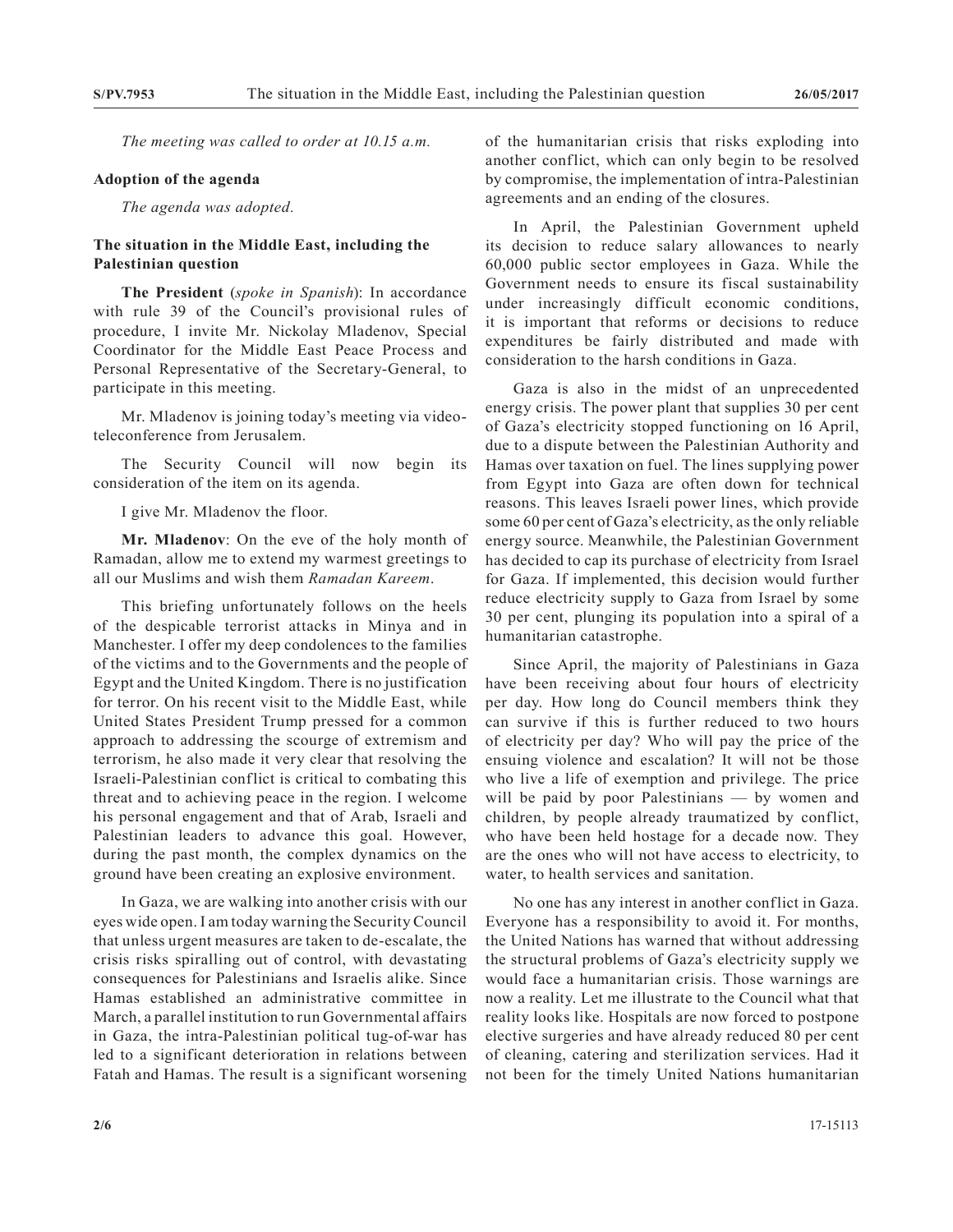intervention on 27 April to provide emergency fuel for generators, some 51 surgical and obstetric operation theatres, five hemodialysis centres and a number of emergency departments would have had to close. Since mid-April, desalination plants have been functioning at 15 per cent of their capacity, and drinking water has been supplied for a few hours every two to four days.

As we speak 100,000 cubic metres of raw sewage are discharged into the Mediterranean Sea on a daily basis. This is the equivalent of 40 Olympic-size swimming pools of untreated sewage daily, which is an environmental disaster in the making for Israel, Egypt and Gaza.

Food prices are soaring as the price of water for irrigation has gone up by some 65 per cent. The manufacturing sector is grinding to a halt, and over half of private industry workers have been suspended. The United Nations is working determinedly to mitigate the humanitarian impact of this crisis. A United Nationsmanaged emergency fuel operation is delivering fuel to essential services for water, health and sanitation, but our reserves will run out in the coming weeks. It can only temporarily alleviate the suffering of the most vulnerable, but is no substitute for a sustainable solution.

Defusing the current energy crisis will require compromise on all sides, including tax concessions on fuel for the power plant and a profound reform of how energy is supplied in Gaza. The Palestinian Authority, Hamas — which has controlled Gaza for a decade — and Israel all have obligations for the welfare of Gaza's residents and must live up to their responsibilities to address the crisis and overcome its political impasse. Over the past weeks, I have engaged with the parties and our international partners not only to find a solution to the immediate electricity challenges, but also to address the broader political challenge of returning Gaza to the control of the legitimate Palestinian authorities.

With respect to another troubling development, allow me to join the United Nations High Commissioner for Human Rights in condemning yesterday's executions of three men in Gaza, in contravention of international law. These executions bring to 28 the number of death sentences carried out since the Hamas takeover in 2007, with nine just in the past year.

Turning to the broader Israeli-Palestinian conflict, in recent weeks we have seen more tragic examples of the human toll that this conflict is inflicting, with six Palestinians killed in various acts of violence. I am also very concerned by the ongoing hunger strike of Palestinian detainees protesting against their conditions in Israeli jails, which, on the eve of Ramadan, has now entered its fortieth day. According to reports, the Israeli prison service has evacuated at least 60 hungerstriking prisoners to hospitals because their medical condition had worsened, while another close to 600 prisoners have been moved to infirmaries set up in the prisons. Reports of punitive measures against the hunger strikers, including restricted access to lawyers and the denial of family visits, are alarming. The right of detainees to access a lawyer is a right that should never be curtailed.

I call for a redoubling of efforts to end the strike as soon as possible. The crisis must be resolved in line with international humanitarian law and Israel's human rights obligations. All actors should exercise maximum restraint and responsibility and take the necessary steps to avoid escalating tensions.

On 4 May, the Ad Hoc Liaison Committee for the Coordination of International Assistance to Palestinians met in Brussels to discuss the key socioeconomic challenges faced by the Palestinian Authority. Regrettably, a number of key issues remain unresolved between the parties on access and movement, energy, water and fiscal sustainability. While many of the solutions are technical, ultimately the decisions to implement them are political. I am encouraged by the fact that in recent weeks, the Israeli and Palestinian Ministers of Finance have come together in an effort to move these issues forward. Their fruitful consultations, the first meeting of the Joint Water Committee in seven years and the progress in the implementation of last year's landmark electricity agreement are positive steps that need to be encouraged and supported.

I also take note of recently announced Israeli measures designed to help the Palestinian economy in the West Bank. These steps reportedly include the proposed zoning of land in Area C, adjacent to several Palestinian cities, for their residential, industrial and agricultural use; the development of industrial zones in Tarkumiya and Hebron; and expanding the hours of operation of the Allenby Bridge crossing. These are positive steps that will also need to be substantially expanded if they are to achieve the desired effect.

Before closing, let me turn very briefly to Lebanon and the Golan. Regrettably, the Lebanese Parliament has not yet reconvened following its one-month adjournment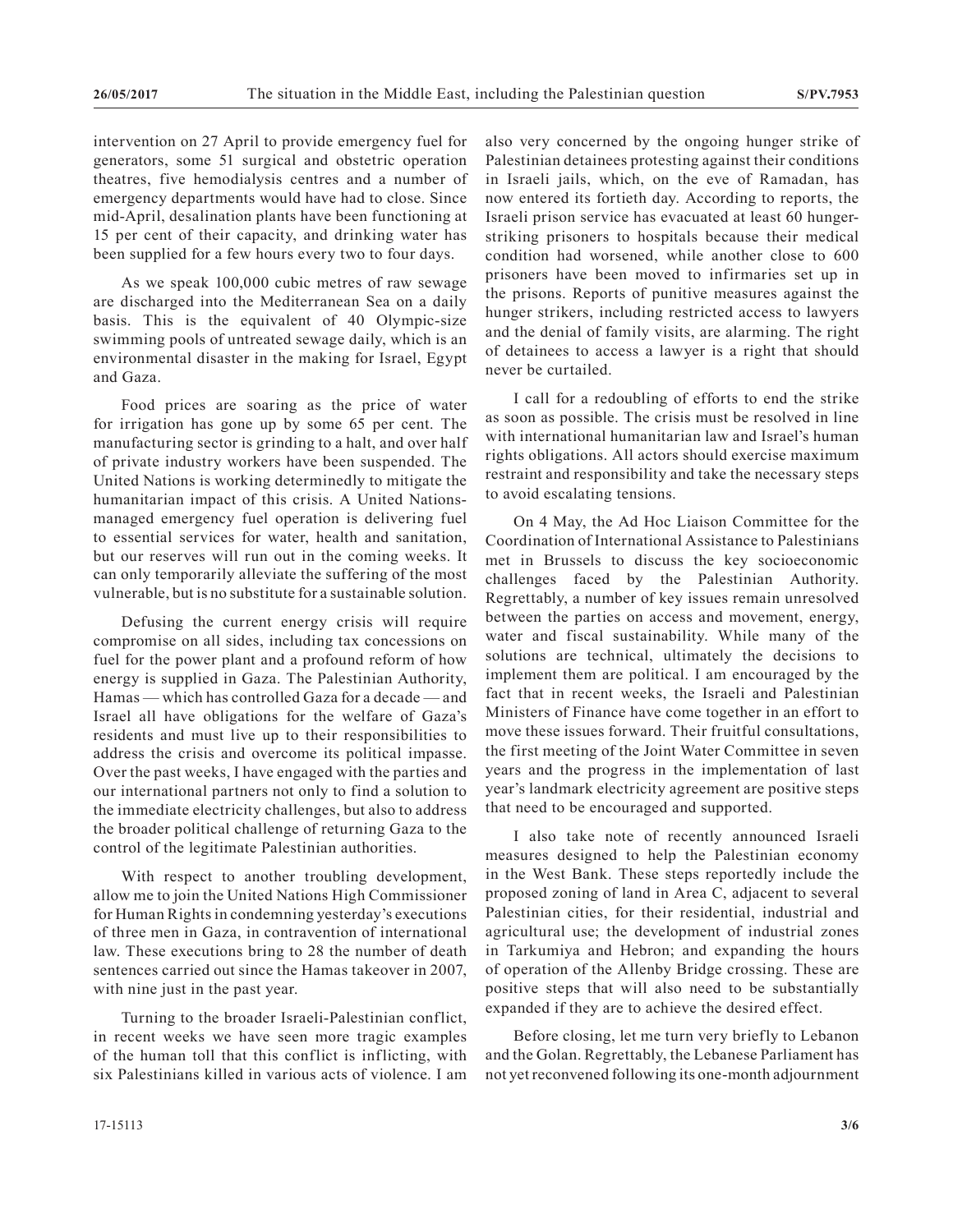of 12 April. Agreement on an electoral law remains elusive, less than a month before Parliament's tenure ends on 20 June. I continue to hope that negotiations can be finalized in time to avoid institutional instability and to allow for the holding of elections, in accordance with the Constitution.

In the Golan, the ceasefire between Israel and the Syrian Arab Republic has been maintained, albeit in a volatile environment attributable to the ongoing conflict in Syria and against the backdrop of continued military activity across the ceasefire line. This activity has included incidents of spillover and retaliatory fire, as well as Israeli air strikes in Syria targeting Hizbullah. Both Israel and the Syrian Arab Republic have stated their continued commitment to the separation of forces agreement and their support for the full return of United Nations Disengagement Observer Force to the area of separation, conditions permitting.

In closing, allow me to say a few words on efforts to advance the prospects for peace. As the conflict has ebbed and flowed, the key messages to both sides from the United Nations, including through its role in the Quartet and the broader international community, have remained clear, consistent and firm. Above all, Israel's almost 50-year occupation and settlement enterprise are untenable and must end through meaningful negotiations that address the final status issues. Their perpetuation is sending an unmistakable message to another generation of Palestinians that their dream of statehood is destined to remain just that — a dream — and to Israelis that their desire for peace, security and regional recognition also remains unattainable.

Still, much can and must be done. Israel can undertake transformative steps to improve the daily lives of Palestinians, to empower the Palestinian leadership and to move meaningfully towards a negotiated resolution of the conflict, in accordance with international law and Security Council resolutions. Palestinians, too, should heed the repeated calls to combat violence and incitement. Internally, they must also rise to the challenge of forging a genuine reconciliation, which is critical to advancing peace and fulfilling their national aspirations.

This summer will mark 10 years since Hamas' violent 2007 takeover of the Gaza Strip. The past decade has seen Gaza's infrastructure, its basic services and its private sector gradually debilitated, its economy weakened, with real gross domestic product per capita and employment decreasing, and the gender gap continuing to grow. Gaza faces a downward spiral of de-development. The widening socioeconomic gap between Gaza and the West Bank further highlights the need to end the drivers of this inhumane and volatile situation. Deteriorating conditions only fuel anger and instability, strengthen extremists and undermine chances for a serious political process.

If Israelis and Palestinians hope to extract themselves from the immeasurable burden this conflict has wrought, they must be willing to take the painful steps that will ultimately lead to peace. Neither side can afford another missed opportunity.

**The President** (*spoke in Spanish*): I thank Mr. Mladenov for his briefing.

I shall now give the floor to those members of the Security Council who wish to take the floor.

**Mr. Llorentty Solíz** (Plurinational State of Bolivia) (*spoke in Spanish*): At the outset, we wish to express our solidarity with and condolences to our brothers and sisters in Egypt following the tragic criminal attack in that country. Our thoughts and our prayers are with the victims of this tragic terrorist act and the Government and the people of Egypt.

I thank the Special Coordinator for the Middle East Process, Mr. Nickolay Mladenov, for his briefing. He has given us a very alarming picture of the situation in the region, especially in Gaza. We hope that this briefing will serve as a stimulus for the Security Council to meet its obligations in that regard.

The Plurinational State of Bolivia reaffirms its support for the self-determination of the Palestinian people and its right to a free, sovereign and independent State within the pre-1967 borders, with East Jerusalem as its capital, in accordance with relevant Security Council and General Assembly resolutions.

As always, we came to this meeting hoping to receive encouraging information about the situation of the Palestinian people and its legitimate aspirations to self-determination and the creation of an independent, sovereign State. We hoped that Israel, the occupying Power, would acknowledge the illegality of its colonizing activities and halt its construction of illegal settlement in the occupied Palestinian territories as a gesture of political goodwill in order to achieve the two-State solution. However, as on previous occasions, the reality is completely different from our expectation.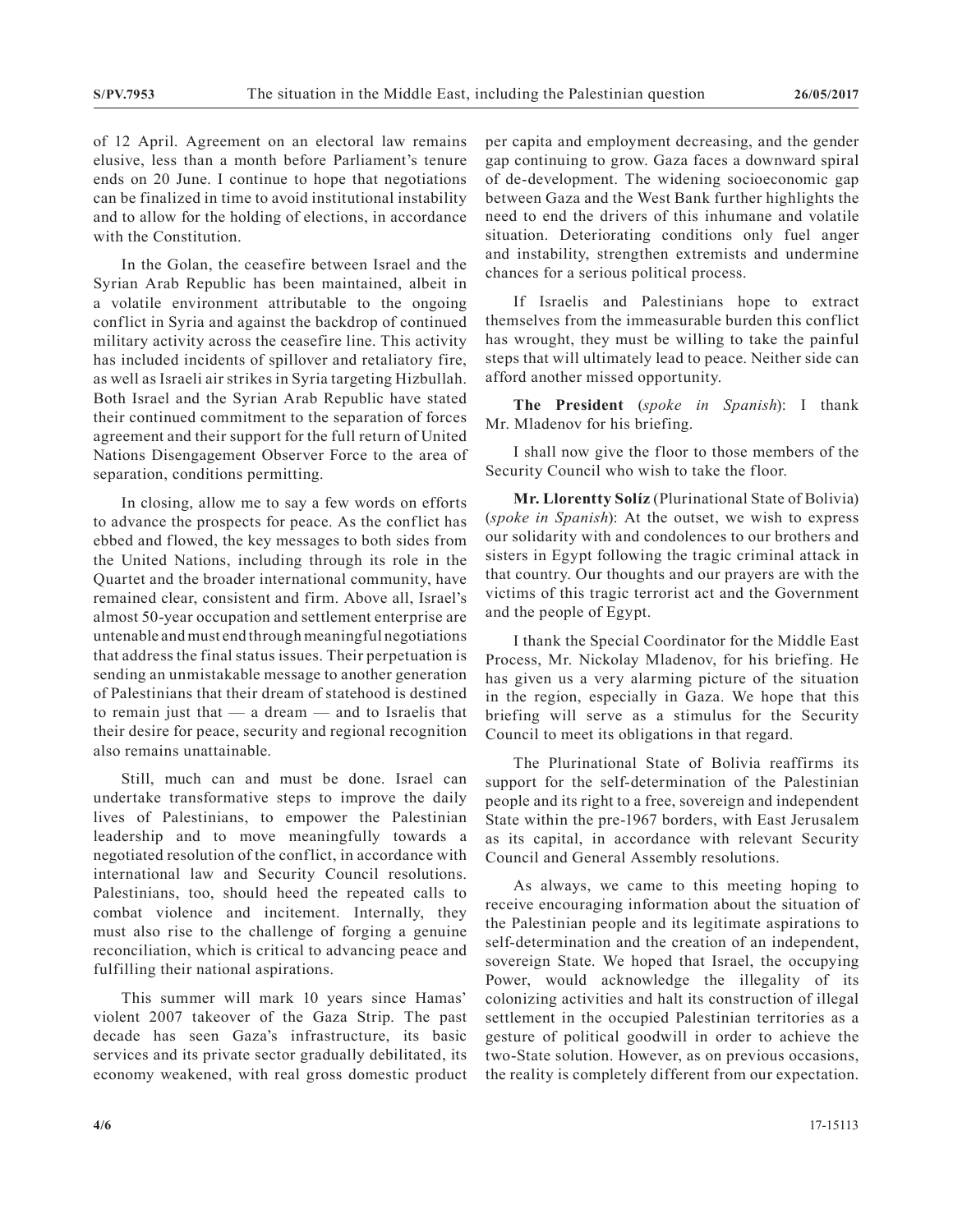Once again, we must express our frustration over the fact that the situation remains essentially unchanged, or has even deteriorated, since the previous briefing in April (see S/PV.7929).

We are just a few days away from marking the fiftieth anniversary of the occupation by Israel of the Palestinian territories, which led to the adoption of resolution 242 (1967), of 22 November 1967, which expressly mentions, as one of the key principles for achieving peace in the Middle East, the withdrawal of Israeli armed forces from the territories they have occupied during the conflict. Almost 50 years have passed since the adoption of that resolution, and Israeli forces continue to intimidate and terrorize the inhabitants of the occupied Palestinian territories. My Mission is struck by the fact that 50 years have passed, which is long enough for the international community to have been able to reach a definitive solution to the tragic situation of the Palestinian people.

In his most recent report, dated 13 April 2017 (A/HRC/34/70), the Special Rapporteur on the situation of human rights in the Palestinian territories occupied since 1967 notes that the Israeli forces persist in carrying out actions that represent human rights violations, including the excessive use of force, forced displacements and restrictions on the free movement of the Palestinian people. The report also condemns the fact that as of late January 2017, a total of 105 demolitions had been recorded in Area C and 14 in East Jerusalem. It also states that in 2016 there were 1,093 demolitions in the West Bank, including East Jerusalem, the highest number recorded since the Office for the Coordination of Humanitarian Affairs began collecting the data in 2009.

Unfortunately, despite the fact that on 23 December 2016 the Security Council adopted resolution 2334 (2016), which calls on Israel once again to put an end once and for all to all settlement activities in occupied Palestinian territory, including East Jerusalem, the Government of Israel has done absolutely nothing to rectify its colonizing practices. Rather, in February, the Israeli Parliament passed the so-called regulation law, through which the occupying Power intended to retroactively legalize more than 5,500 settlements on lands belonging to Palestinians. The bill is still awaiting passage.

Bolivia calls on the Government of Israel to immediately cease all settlement activities and related construction, as well as demolitions of Palestinian homes, especially when these are home to Palestinian families, as they represent grave acts of physical and psychological violence against the Palestinian population.

I would like also to draw the attention of the Council to the report of the mission that visited Palestine, as contained in its letter dated 24 May 2017, which sought to publicize the situation of the more than 1,000 Palestinian prisoners who as of today are on the fortieth day of their hunger strike, an extreme measure taken in order to achieve the release by the Government of Israel of more than 6,500 Palestinian prisoners and detainees. That measure has given rise to reprisals by the Israeli authorities.

Finally, we wish to reiterate our request that the quarterly report of the Secretary-General on the implementation of resolution 2334 (2016) appear in writing, so that we can see a detailed report of the progress made, or the lack thereof, as well as current maps of all occupied Palestinian territories in which Israel has established settlements. Bolivia reaffirms its firm commitment to resolution 2334 (2016) and urges all Council members to pool their efforts to ensure its implementation without further delay. We believe that all resolutions adopted by the Council must be implemented with due rigor and commitment, with the single goal of ensuring international peace and security.

We highlight the importance of all contributions by the international community, including the steps taken by the United States of America, that would make it possible to achieve a peaceful solution to the situation of the Palestinian people.

**The President** (*spoke in Spanish*): I shall now make a statement in my capacity as the representative of Uruguay.

We thank the Special Coordinator for the Middle East Peace Process, Mr. Nickolay Mladenov, for his briefing and reiterate once again that Uruguay fully supports his work.

The Middle East region continues to be the epicentre of multiple armed conflicts, which are promoted by various causes and interests and by a multitude of stakeholders who participate in them in one way or another.

Despite the complexity of the current situations in Syria, Yemen and Iraq, the Israeli-Palestinian conflict,